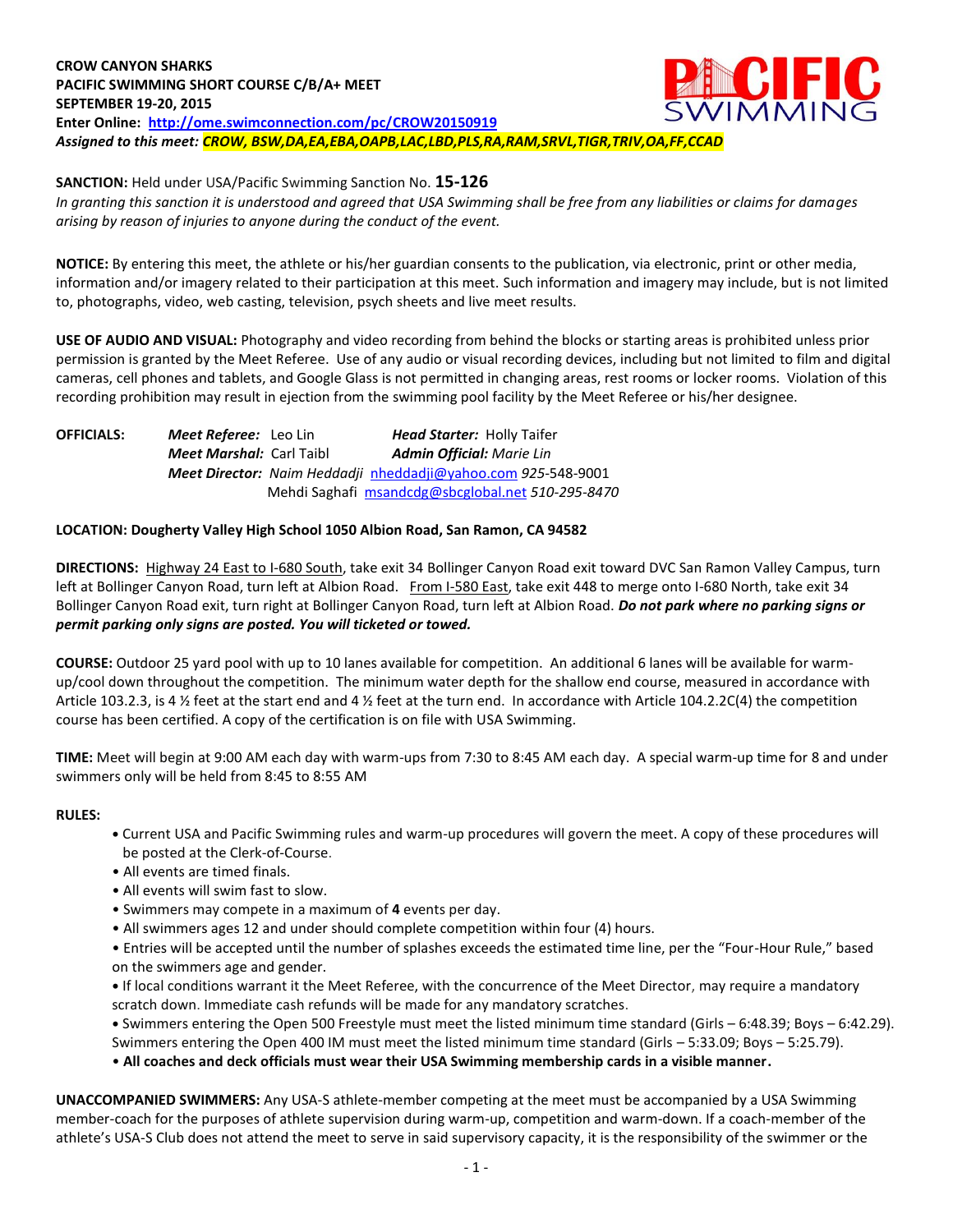swimmer's legal guardian to arrange for supervision by a USA-S member-coach. The Meet Director or Meet Referee may assist the swimmer in making arrangements for such supervision; however, it is recommended that such arrangements be made in advance of the meet by the athlete's USA-S Club Member-Coach.

**RACING STARTS:** Any swimmer entered in the meet must be certified by a USA-S member-coach as being proficient in performing a racing start, or must start each race from within the water. When unaccompanied by a member-coach, it is the responsibility of the swimmer or the swimmer's legal guardian to ensure compliance with this requirement.

#### **RESTRICTIONS:**

- Smoking and the use of other tobacco products is prohibited on the pool deck, in the locker rooms, in spectator seating, on standing areas and in all areas used by swimmers, during the meet and during warm-up periods.
- Sale and use of alcoholic beverages is prohibited in all areas of the meet venue.
- No glass containers are allowed in the meet venue.
- No propane heater is permitted except for snack bar/meet operations.
- All shelters must be properly secured.
- Changing into or out of swimsuits other than in locker rooms or designated areas is prohibited.
- No Canopy set up on the pool deck

• Destructive devices, to include but not limited to, explosive devices and equipment, firearms (open or concealed), blades, knives, mace, stun guns and blunt objects are strictly prohibited in the swimming facility and its surrounding areas. If observed, the Meet Referee or his/her designee may ask that these devices be stored safely away from the public or removed from the facility. Noncompliance may result in the reporting to law enforcement authorities and ejection from the facility. Law enforcement officers (LEO) are exempt per applicable laws.

## **ELIGIBILITY:**

• Swimmers must be current members of USA-S and enter their name and registration number on the meet entry card as they are shown on their Registration Card. If this is not done, it may be difficult to match the swimmer with the registration and times database. The meet host will check all swimmer registrations against the SWIMS database and if not found to be registered, the Meet Director shall accept the registration at the meet (a \$10 surcharge will be added to the regular registration fee). Duplicate registrations will be refunded by mail.

• Swimmers in the "A" Division must have met at least the listed USA-S Motivational "A" time standard. Swimmers in the "B" Division must have met at least the listed "B" time standard. All entry times slower than the listed "B" time standard will be in the "C" Division.

• Entries with **"NO TIME" WILL NOT be ACCEPTED.**

• Entry times submitted for this meet will be checked against a computer database and may be changed in accordance with Pacific Swimming Entry Time Verification Procedures.

• Disabled swimmers are welcome to attend this meet and should contact the Meet Director or Meet Referee regarding any special accommodations on entry times and seeding per Pacific Swimming policy.

• Swimmers 19 years of age and over may compete in the meet for time only, no awards. Such swimmers must have met standards for the 17-18 age group.

• The swimmer's age will be the age of the swimmer on the first day of the meet.

# **ENTRY PRIORITY:** *CROW,BSW,DA,EA,EBA,OAPB,LAC,LBD,PLS,RA,RAM,SRVL,TIGR,TRIV,OA,FF,CCAD*

Meet entries will not be accepted any earlier then *August 15, 2015.* Entries from members of "year round" Zone 2 teams postmarked or entered online by 11:59 p.m. on **August 22, 2015** will be given 1<sup>st</sup> priority acceptance. Entries from members of all Zone 2 teams (year round and seasonal) postmarked or entered online between 12:00 am *August 23, 2015* and 11:**59** *August 29,*  2015 will be given 2<sup>nd</sup> priority acceptance All entries from Zone 2, all other Pacific LSC Zones and other LSC's, either postmarked, entered online, or hand delivered by the entry deadline will be considered in the order that they were received.

**\*\* NOTE: Swimmers who falsify their entry from by listing a team to which they are not legitimately associated will be rejected from the meet. Further, entry fees will not be refunded and they may be referred to the Pacific Swimming Review Committee for disciplinary action.**

**ENTRY FEES:** \$4.00 per event plus an \$8.00 participation fee per swimmer. Entries will be rejected if payment is not sent at time of request.

**ONLINE ENTRIES:** To enter online go to **<http://ome.swimconnection.com/pc/CROW20150919>** to receive an immediate entry confirmation. This method requires payment by credit card. Swim Connection, LLC charges a processing fee for this service, equal to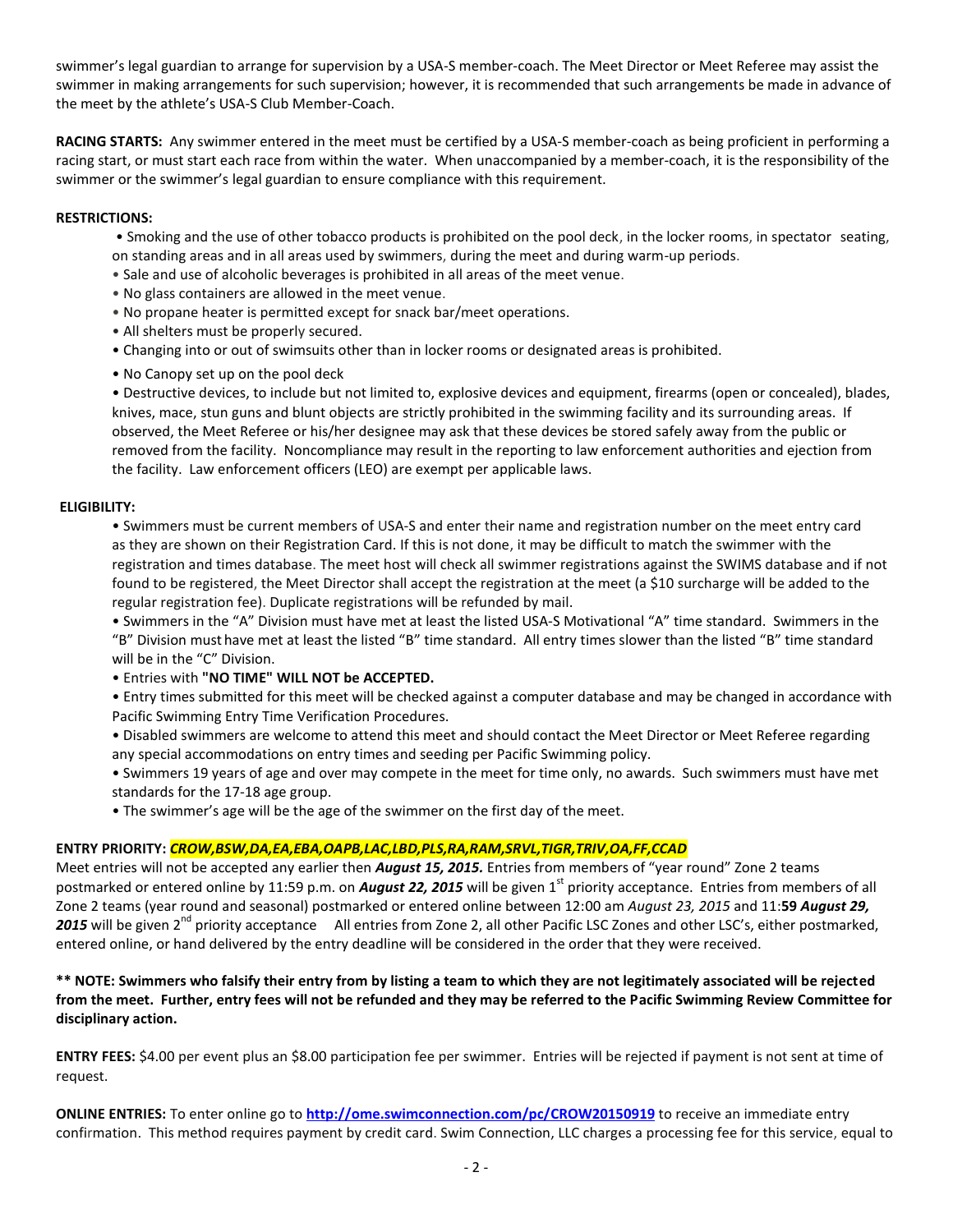\$1 per swimmer plus 5% of the total Entry Fees. Please note that the processing fee is a separate fee from the Entry Fees. If you do not wish to pay the processing fee, enter the meet using a mail entry. **Entering online is a convenience, is completely voluntary, and is in no way required or expected of a swimmer by Pacific Swimming.** Online entries will be accepted through Wednesday, **September 9, 2014 at 11:59 p.m.**

**MAILED OR HAND DELIVERED ENTRIES**: Entries must be on the attached consolidated entry form. Forms must be filled out completely and printed clearly with swimmers best time. Entries must be postmarked by midnight, Monday, **September 7th** or hand delivered by 6:30 p.m. Wednesday, **September 9, 2015**. No late entries will be accepted. No refunds will be made, except mandatory scratch downs. Requests for confirmation of receipt of entries should include a **stamped** self-addressed envelope.

**Make check payable to**: **Sharks Swim Team Mail/Hand deliver entries to: Naim Heddadji 6057 W Branch Rd San Ramon, CA 94582** 

**CHECK-IN:** The meet will be deck seeded. Swimmers must check-in at the Clerk-of-Course. Close of check-in for all individual events shall be no more than 60 minutes before the estimated time of the start of the first heat of the event. No event shall be closed more than 30 minutes before the scheduled start of the session. Swimmers who do not check in will not be seeded and will not be allowed to compete in that event.

**SCRATCHES:** Any swimmers not reporting for or competing in an individual timed final event shall not be penalized. Swimmers who must withdraw from an event after it is seeded are requested to inform the referee immediately.

AWARDS: Ribbons will be awarded to the 1st-8<sup>th</sup> place finishers in the 'A', 'B' and 'C' divisions for each event for the following age groups 8 & Under, 9-10, 11-12, 13-14, 15‐16 and 17‐18. 'A' medals will be awarded to swimmers with an entry times lower than 'A' achieving a USA-S 'A' (8 & U PC-A) time standard for the first time. Ribbons will be available to be picked up by swimmers, coaches or a representative during the meet. Ribbons not picked up will not be mailed.

**ADMISSION:** Free. A '2 DAY' program will be available for \$4.00

**SNACK BAR & HOSPITALITY:** A snack bar will be available throughout the competition. Coaches and working deck officials will be provided lunch. Hospitality will serve refreshments to timers and volunteers.

**MISCELLANEOUS:** No overnight parking is allowed. Facilities will not be provided after meet hours. No Canopy set up on the pool deck.

**MINIMUM OFFICIALS:** The Meet Referee shall conduct an inventory of Officials and shall compare the number of swimmers entered against the number of Officials that worked representing each team per day of the meet. Those teams who have not provided sufficient Officials in a day of the meet, in accordance with the table below, will be fined \$100 per missing Official per day.

| Number of swimmers entered in meet per<br>team per day | Number of trained and carded officials required |
|--------------------------------------------------------|-------------------------------------------------|
| $1 - 10$                                               |                                                 |
| $11 - 25$                                              |                                                 |
| $26 - 50$                                              |                                                 |
| 51-75                                                  |                                                 |
| 76-100                                                 |                                                 |
| Every 20 Swimmers over 100                             |                                                 |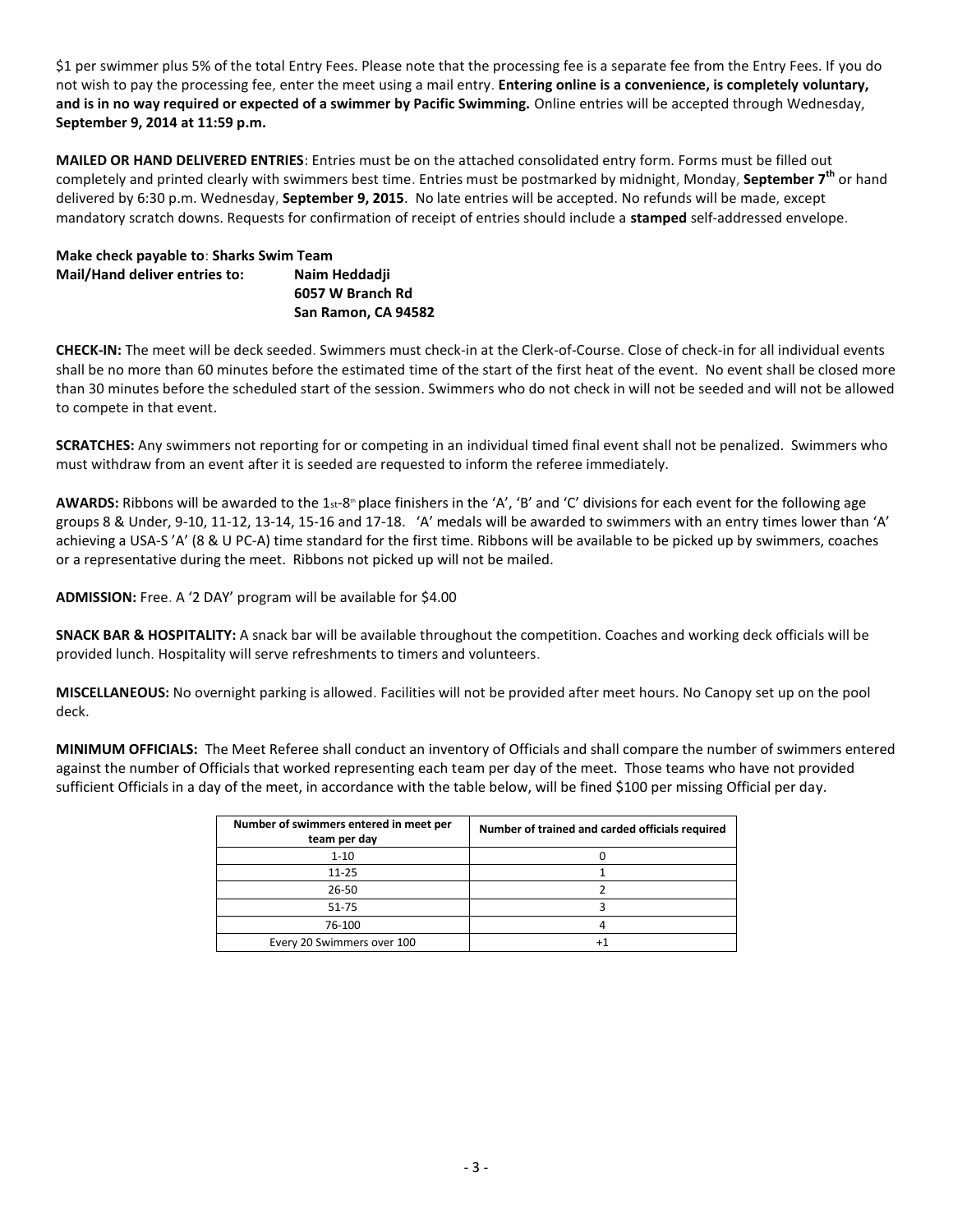#### **EVENT SUMMARY**

|              | <b>SATURDAY</b> |             |        | <b>SUNDAY</b> |              |           |              |  |  |
|--------------|-----------------|-------------|--------|---------------|--------------|-----------|--------------|--|--|
| 8 & UN       | $9 - 10$        | $11 - 12$   | 13-18  | 8 & UN        | $9 - 10$     | $11 - 12$ | 13-18        |  |  |
| 25 FL        | 100 IM          | 200 IM      | 200 IM | <b>50 BR</b>  | <b>50 BR</b> |           | 200 BR       |  |  |
| 25 BR        | 100 BR          | 100 FL      | 200 FL | 50 BK         | 100 BK       | 200 BK    | 100 BK       |  |  |
| 25 BK        | <b>50 BK</b>    | 50 BK       | 200 BK | 50 FL         | 50 FL        | 200 FL    | <b>50 FR</b> |  |  |
| <b>25 FR</b> | 100 FR          | 200 BR      | 100 BR | <b>50 FR</b>  | 50 FR        | 50 FR     | 200 FR       |  |  |
| 100 FR       |                 | 100 FR      | 100 FR |               | 200 FR       | 200 FR    |              |  |  |
|              |                 | OPEN 500 FR |        | Open 400IM    |              |           |              |  |  |

o Girls minimum 500 free time 6:48.39 and minimum 400IM time of 5:33.09

o Boys minimum 500 free time 6:42.29 and minimum 400IM time of 5:25.79

# **Teams assigned to the timing chair will continue timing for 500 Free and 400 IM.**

| <b>Saturday September 19, 2015</b> |                  |                |        | <b>Sunday September 20, 2015</b> |               |
|------------------------------------|------------------|----------------|--------|----------------------------------|---------------|
| <b>EVENT#</b>                      | <b>EVENT</b>     | <b>EVENT#</b>  | EVENT# | <b>EVENT</b>                     | <b>EVENT#</b> |
| 1                                  | 13-18 200 I.M.   | $\overline{2}$ | 39     | 13-18 200 Breast                 | 40            |
| 3                                  | 11-12 200 I.M.   | 4              | 41     | 11-12 100 Breast                 | 42            |
| 5                                  | 9-10 100 I.M.    | 6              | 43     | 10&UN 50 Breast                  | 44            |
| $\overline{7}$                     | 8&UN 25 Fly      | 8              | 45     | 13-18 100 Back                   | 46            |
| 9                                  | 13-18 200 Fly    | 10             | 47     | 11-12 200 Back                   | 48            |
| 11                                 | 11-12 100 Fly    | 12             | 49     | 9-10 100 Back                    | 50            |
| 13                                 | 9-10 100 Breast  | 14             | 51     | 8-UN 50 Back                     | 52            |
| 15                                 | 8&UN 25 Breast   | 16             | 53     | 11-12 200 Fly                    | 54            |
| 17                                 | 13-18 200 Back   | 18             | 55     | 10&UN 50 Fly                     | 56            |
| 19                                 | 11-12 50 Back    | 20             | 57     | 13-18 50 Free                    | 58            |
| 21                                 | 9-10 50 Back     | 22             | 59     | 11-12 50 Free                    | 60            |
| 23                                 | 8-UN 25 Back     | 24             | 61     | 10&UN 50 Free                    | 62            |
| 25                                 | 13-18 100 Breast | 26             | 63     | 13-18 200 Free                   | 64            |
| 27                                 | 11-12 200 Breast | 28             | 65     | 11-12 200 Free                   | 66            |
| 29                                 | 8&UN 25 Free     | 30             | 67     | 9-10 200 Free                    | 68            |
| 31                                 | 10&UN 100 Free   | 32             | 69     | Open 400 IM                      | 70            |
| 33                                 | 13-18 100 Free   | 34             |        |                                  |               |
| 35                                 | 11-12 100 Free   | 36             |        |                                  |               |
| 37                                 | Open 500 Free    | 38             |        |                                  |               |

# **EVENTS**

| <b>Sunday September 20, 2015</b> |                  |               |  |  |  |  |  |
|----------------------------------|------------------|---------------|--|--|--|--|--|
| <b>EVENT#</b>                    | <b>EVENT</b>     | <b>EVENT#</b> |  |  |  |  |  |
| 39                               | 13-18 200 Breast | 40            |  |  |  |  |  |
| 41                               | 11-12 100 Breast | 42            |  |  |  |  |  |
| 43                               | 10&UN 50 Breast  | 44            |  |  |  |  |  |
| 45                               | 13-18 100 Back   | 46            |  |  |  |  |  |
| 47                               | 11-12 200 Back   |               |  |  |  |  |  |
| 49                               | 9-10 100 Back    | 50            |  |  |  |  |  |
| 51                               | 8-UN 50 Back     | 52            |  |  |  |  |  |
| 53                               | 11-12 200 Fly    | 54            |  |  |  |  |  |
| 55                               | 10&UN 50 Fly     | 56            |  |  |  |  |  |
| 57                               | 13-18 50 Free    | 58            |  |  |  |  |  |
| 59                               | 11-12 50 Free    | 60            |  |  |  |  |  |
| 61                               | 10&UN 50 Free    | 62            |  |  |  |  |  |
| 63                               | 13-18 200 Free   | 64            |  |  |  |  |  |
| 65                               | 11-12 200 Free   | 66            |  |  |  |  |  |
| 67                               | 9-10 200 Free    | 68            |  |  |  |  |  |
| 69                               | Open 400 IM      | 70            |  |  |  |  |  |

Use the following URL to find the time standards: <http://www.pacswim.org/swim-meet-times/standards>